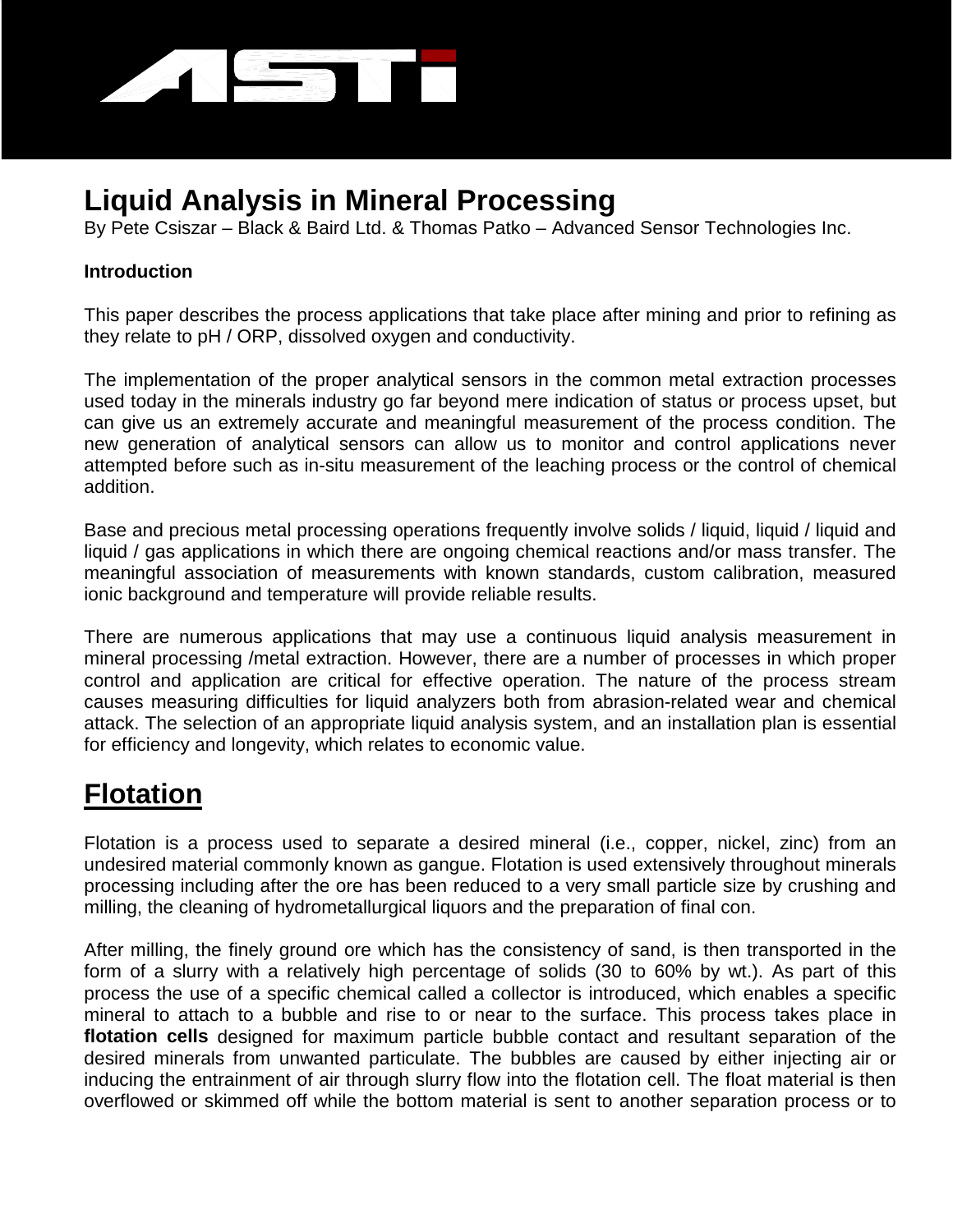Zr**BC**lean waste (tailings). Flotation can be used to separate the desired mineral from the waste (gangue) or from another mineral.

Flotation stage) Zinc **Concentrate** (To Thickeners)

nickeners Concentrate

ni<br>ie<br><sub>I</sub>t, iei<br>cc<br>2) al<br>nd<br>:he Each mineral has certain conditions, which affect its ability to float. One of the important variables of these conditions is pH. pH as a variable in flotation affects: 1) the form of many ionic species present, 2) the charge state of the mineral surfaces, and 3) the form of many collectors.

Cu<br>Cu<br>C  $\frac{1}{2}$ aner Example: In copper processing it is important to maintain a high pH;to maximize flotation. Most<br>copper ore slurries are inherently acidic, as a result, an adjustment is necessary to make the (2nd stage) ec<br>| E<br>35<br>35  $\frac{1}{2}$ ( $\frac{1}{2}$ ) **Example:** In copper processing it is important to maintain a high pH to maximize flotation. Most slurry more alkaline in order create a condition for effective flotation and separation. The pH of the slurry is adjusted by the addition of **lime** to the mill circuit or flotation circuit. The pH may need to



Rod Mill Feed

Copper

('A' O- ) 8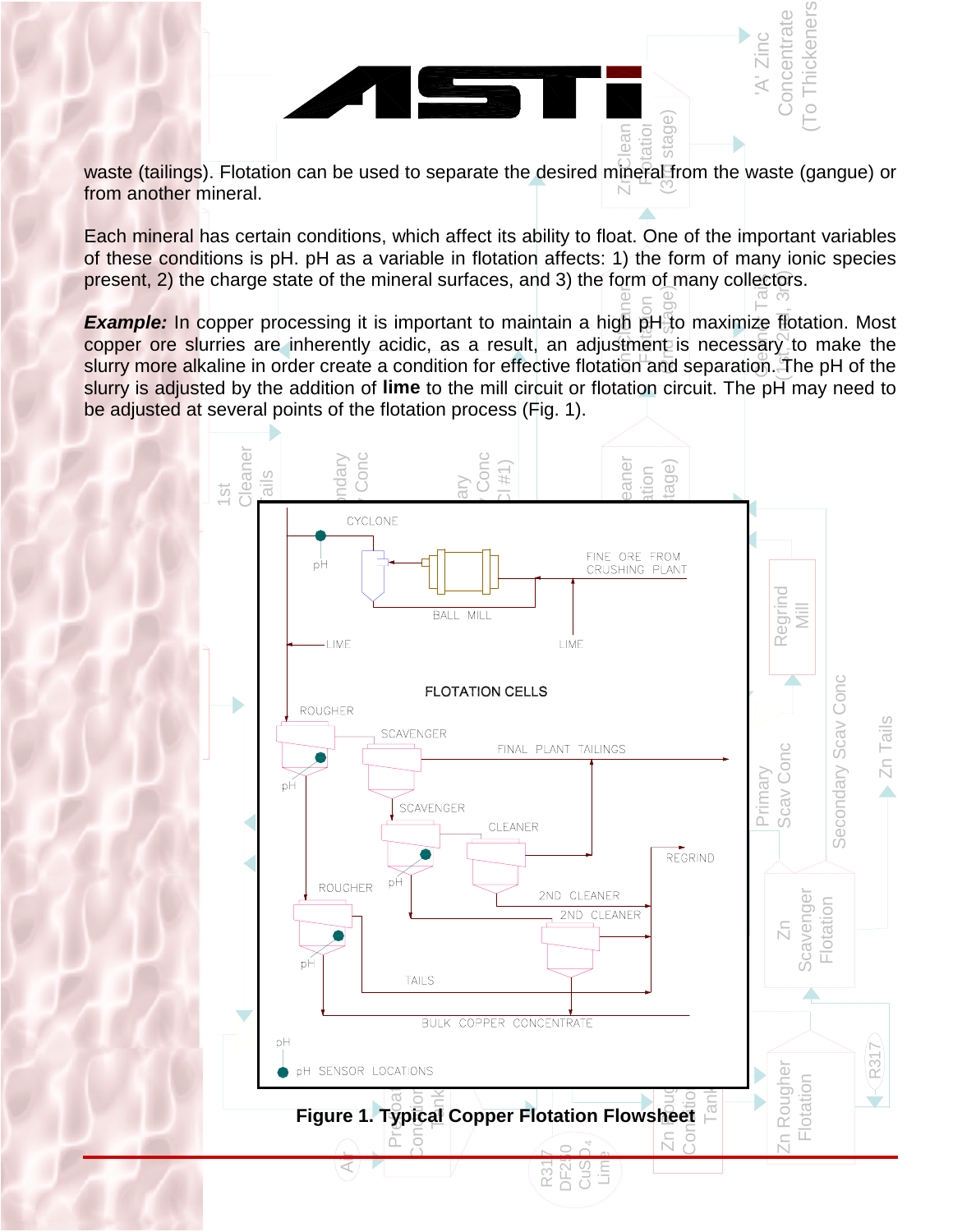

pa<br>n.<br>ial rated<br>Durii<br>g pH<br>mea urements have also been used in the Moly circuit but<br>effective reagent addition. The difficulties of this me<br>gh joint efforts with ASTI to develop calibration pre Monitoring pH will insure that optimum Moly flotation is taking place. ORP (oxidation reduction potential) measurements have also been used in the Moly circuit but it is much harder to correlate the reading to effective r SGAG Conce Sevents<br>Sevents Zn Cleaner Some copper processing plants also have a molybdenum circuit where molybdenum and copper are separated by flotation. Reagents are added to promote Moly flotation and depress copper flotation. During this process it is usually necessary to lower the slurry pH by adding an acid. Monitoring pH will insure that optimum Moly flotation is taking place. ORP (oxidation reduction the reading to effective reagent addition. The difficulties of this measurement have since been overcome through joint efforts with ASTI to develop calibration procedures using flat ORP and polishing ORP sensors.

yp<br>gc ינ<br>es<br>Id Regrind Mill Other types of mineral processing in which pH affects flotation include zinc, nickel, silver, Copper/gold or just gold.

CuSO DF250 R317 4

otation d stage)

 $\overline{\circ}$ 

'A' Zinc **Concentrate** (To Thickeners)

oncentrate

keners

Copper

The fluid in a flotation circuit or flotation reed will always have a high percentage of solids. This creates problems for any measurement device, especially pH sensors, since solids cause the fluid uid<br>S<br>Ve The fluid in a flotation circuit or flotation feed will always have a high percentage of solids. This creates problems for any measurement device, especially pH sensors, since solids cause the fluid large enough, it can even break the glass. This requires a pH sensor, which is rugged and stands<br>up to the inevitable abrasion that will take place. Flat glass measuring electrodes are suggested in <del>ی</del><br>atio<br>ent<br>gla<br>dal **Application Concerns & Recommendations**<br>The fluid in a flotation circuit or flotation feed<br>arectes archiems for any measurement device For grass measuring electrode, if the<br>
dis requires a pH sensor, which is rugged<br>
Sulti also reduces preakage incident<br>  $\frac{60 \text{ m/s}}{2}$  $F$ on Conc Zn Cleaner Conditional<br>Conditional Tank ea<br>Regre to be very abrasive, eventually damaging the glass measuring electrode, if the particle size is<br>large enough, it can even break the glass. This requires a pH sensor, which is rugged and stands<br>up to the inevitable abrasion Scav Conc Secon**alagy Scav Scap** up to the inevitable abrasion that will take place. Flat glass measuring electrodes are suggested in this application. The lack of a protruding bulb also reduces breakage incidents and erosion effects.

 $\overline{\mathcal{C}}$  $\overline{\phantom{a}}$ po<br>|<br>| i <mark>be</mark><br>all li<br>ctrol Olili可<br>- Milian / pi sc<br>- Milig sor and the process<br>The liquid junction<br>& junction potential<br>cally have a mixture Secondary<br>Secondary pan limitations, because once the process fluid has compared in the process fluid has compared to the process fluid in the venture of the sensor and the process fluid. The ventus mall particle site porous material. This can cause junction potentials and subsequently reference drift. Also,<br>mineral processing slurries typically have a mixture of chemicals that can contaminate the ≧econdary<br>Cu Secondary The addition of lime to the slurry can create a scaling problem on all surface of the sensor. This<br>can be complicated by the build-up of other solids present in the slurry. Typical pH sensors have<br>small liquid junctions in ⊕lips in She pie ni Curcuit Tails (Feed to Zn Circuit) Flot a point of the sensor will determine the process fluid. The very small particle size in mineral<br>the electrolyte reservoir in the sensor and the process fluid. The very small particle size in mineral Zn Bobje Conditioning<br>Condition ipiation. impi<br>junctions, wh<br>ature application Prefloat & Conditioning have since been made through the use of non-porous polymer reference junctions, which al<br>a poor conductor of heat making the sensor better suited for higher temperature applications. Zn Rougher small liquid junctions in order to retain their liquid or gel electrolyte. Sensors with gelatenous<br>electrolitics have a life span limitations, because once the process fluid has compromised the<br>liquid junction, the sensor Plotation<br>Flotation<br>Flotation reference of a pH or ORP sensor. The contamination of the probe actuality begins as ions of the<br>process solution diffuse into the junction causing drift and a need for re-calibration. Improvements can be complicated by the build-up of other solids present in the slurry. Typical pH sensors have electrolitics have a life span limitations, because once the process fluid has compromised the liquid junction, the sensor will deteriorate. A liquid junction is a porous plastic interface between slurries can tend to plug or blind the liquid junction quickly if there is a small surface area of mineral processing slurries typically have a mixture of chemicals that can contaminate the process solution diffuse into the junction causing drift and a need for re-calibration. Improvements have since been made through the use of non-porous polymer reference junctions, which also is

R317 DF250 CuSO Lime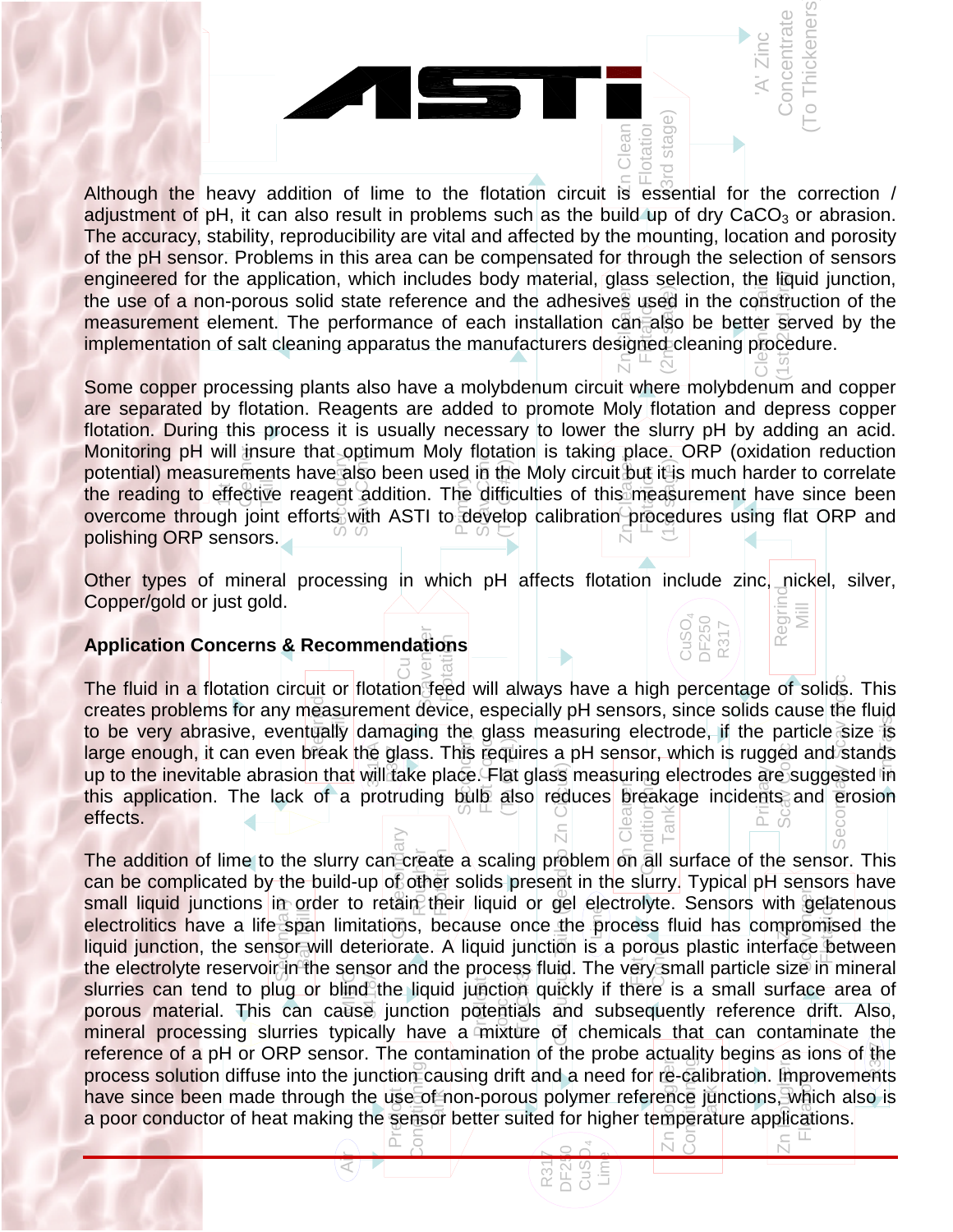

าg<br>)<br>วf<br>ลr File<br>table<br>: eco cells, often with a pH ser<br>important economic factor.<br>E E E E The selection of the appropriate pH sensor especially suited for the application is vital. The sensor should have a flush surface, which reduces the adherence of particles, and a less susceptible to plugging. The use of a solid state reference design eliminates reference contamination resulting in a more stable and accurate measurement. In a typical copper operation there are many flotation cells, often with a pH sensor in each cell. Sensor life and maintenance quickly becomes an

mili circuit installation point would be in the pyclone overflow. Exact sensor location and number of measuring points will vary from plant to plant and is largely dependent on solution chemistry. The nta<br>כו<br>C<br>C mill circuit installation point would be in the cyclone overflow. Exact sensor location and number of measuring points will vary from plant to plant and is largely dependent on solution chemistry. The usage of pH sensors f ).<br>sib<br>ot a<br>Ie<br>ati  $\frac{3349}{3}$  chemicals and thus impact process economics. Moreover, the ore recovery and selective flotation<br>is function of maintaining a certain advantageous pH. The pH measurement and control can then<br>directly impart (p or<br>in<br>t to<br>ecc<br>dv: back of the sensor, provided overflow depth remains constant. Care should be taken that the sensor is mounted deep enough to contact liquid rather than the froth on the top, which is a high percentage of air. Others may mo fd<br>Flo Flot **Goe**  $\frac{1}{2}$ <br>  $\frac{1}{2}$ <br>  $\frac{1}{2}$ <br>  $\frac{1}{2}$ <br>  $\frac{1}{2}$ <br>  $\frac{1}{2}$ <br>  $\frac{1}{2}$ <br>  $\frac{1}{2}$ <br>  $\frac{1}{2}$ <br>  $\frac{1}{2}$ <br>  $\frac{1}{2}$ <br>  $\frac{1}{2}$ <br>  $\frac{1}{2}$ <br>  $\frac{1}{2}$ <br>  $\frac{1}{2}$ <br>  $\frac{1}{2}$ <br>  $\frac{1}{2}$ <br>  $\frac{1}{2}$ <br>  $\frac{1}{2}$ <br>  $\frac{1}{2}$ <br> Scav Conc **Scav Conc** Zn Cleaner Conditioning Register<br>Reg usage of pH sensors for the monitoring of process chemistry can also impact the usage of<br>chemicals and thus impact process economics. Moreover, the ore recovery and selective flotation<br>is function of maintaining a certain Prin<br>Sca  $\frac{\partial}{\partial \theta}$ moty sa Goacondary Scave at the notation cell overhow. This will give the advantage of not having to totally submicled the<br>back of the sensor, provided overflow depth remains constant. Care should be taken that the at the flotation cell overflow. This will give the advantage of not having to totally submerse the<br>back of the sensor, provided overflow depth remains constant. Care should be taken that the<br>sensor is mounted deep epough t zneaner<br>Z The mounting location is also very important in these types of applications. The sensor should be located in an area that is representative of the stream, yet not subject to excess erosion or plugging. In-line installations are not recommended for this application. Most sensors are of a submersible design with a rigid mounting. Many applications call for the pH sensors to be installed percentage of air. Others may monitor pH further upstream of flotation in the mill circuit. A typical is function of maintaining a certain advantageous pH. The pH measurement and control can then directly impart (promote) high(er) ore recovery.

## **Leaching**

Copper

1st

<u>ead</u><br>achir and onen some didestigate substances). Once the higharts in solution, validus highnois are<br>used to concentrate it and/or remove it from its dissolved state. These include carbon adsorption,<br>precipitation and solvent extra Leaching involves the dissolution of a mineral from a solid (ore). This is accomplished by<br>contacting the ore with a solution containing reagents, which will dissolve the desired substance<br>(and often some undesirable subst Leaching involves the dissolution of a mineral from a solid (ore). This is accomplished by<br>contacting the ore with a solution containing reagents, which will dissolve the desired substance<br>(and often some undesirable subst Preflo Conc pu<del>R</del>econdary di⊟<br>Lime<br>Pi Cu Curching 予定です。<br>Cu Curcuit) (and often some undesirable substances). Once the metal is in solution, various methods are<br>used to concentrate it and/or remove it from its dissolved state. These include carbon adsorption, precipitation and solvent extraction.

Rougher tation

econdar

 $\overline{\Gamma}$ 

Tank

Secon

Condition

ean

 $\overline{\circ}$ 

 $\bar{\circ}$ 

 $\epsilon$ 

Ñ

 $\overline{a}$ ned.

 $\overline{5}$ 

'A' Zinc **Concentrate** (To Thickeners)

R317 DF250 CuSO Lime

#### **Heap Leaching**

surface area of the ore and permeability of the heap. Air<br>地域<br>イント<br>イント Zn R**aug**her Conditioning In heap leaching, the ore is piled on a chemical resistant liner and then a solution is applied to the<br>surface through a spray/shower system. This is often preceded by a crushing step to increase the Preference<br>Preference Conditioning Zn R**oug**her In heap leaching, the ore is piled on a chemical resistant liner and then a solution is applied to the surface through a spray/shower system. This is often preceded by a crushing step to increase the surface area of the o R317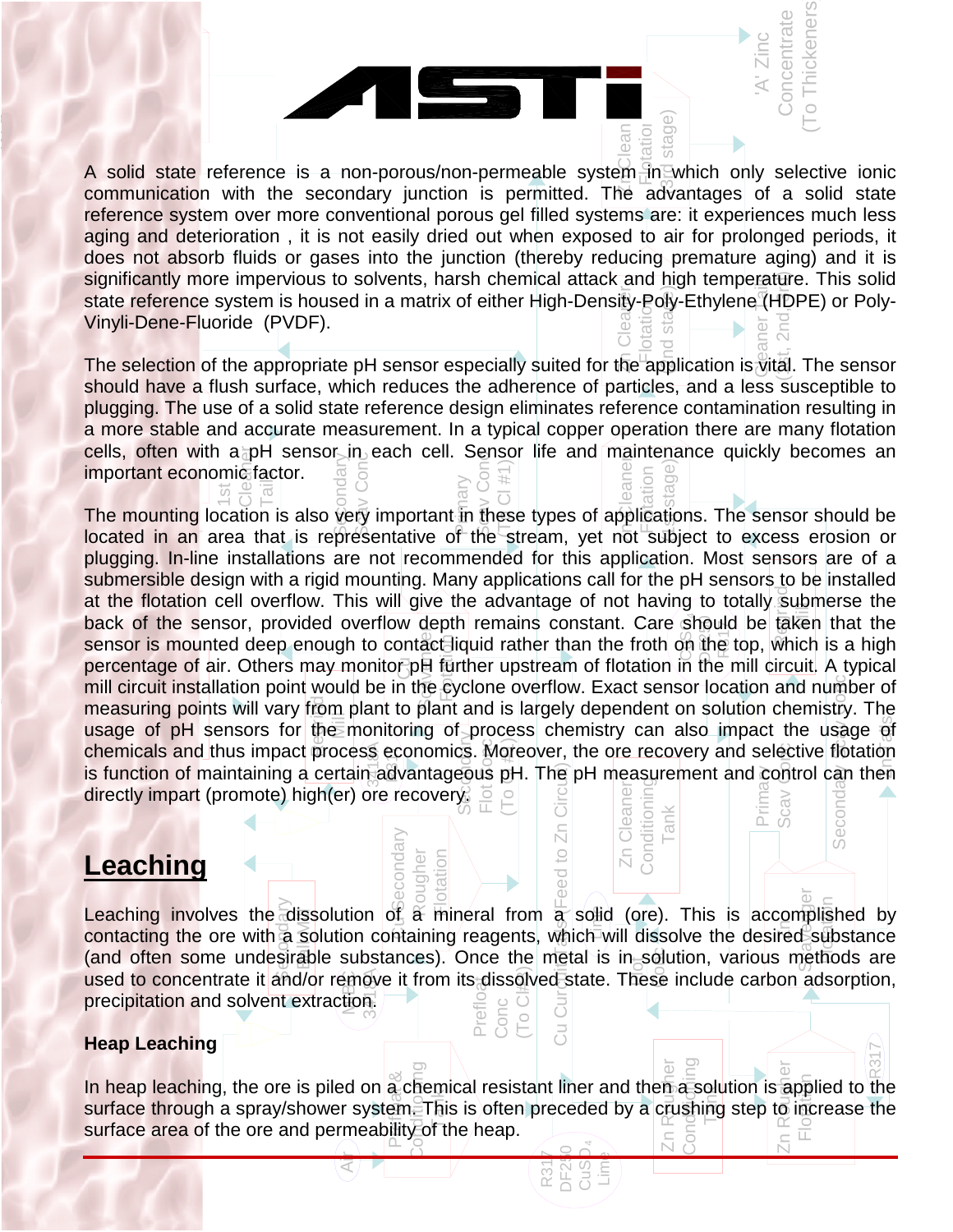n<br>of<br>ta di<br>rn<br> ت<br>ch<br>le Zn Clean The solution permeates through the heap, dissolving the target mineral as it migrates in and out of the rock. The leachate (pregnant solution) is then collected at the bottom of the heap, through a series of ditches and ponds. A process plant will remove the metal from the pregnant solution and then return the barren solution to a pond to be recycled to the heap once again.

ar<br>pe<br>nt e<br>Tati<br>⊥ (Beight)<br>(2nd stage)<br>(11) Cleaner Tails  $\frac{1}{2}$ An agitated leach takes place in a tank or vessel with a much larger percentage of fluid. The ore is typically ground to a fine powder in a crushing and milling operation. The leaching solution is allowed a certain residence time to contact and dissolve the mineral aided by the violent action of the process agitator. This type of processing can be very efficient as  $\bar{t}$  can be controlled in terms of residence time and solution to particle contact. It is much more expensive than heap leaching and is only done if the ore grade is high enough to justify the cost.

# or<br>ea  $\frac{1}{\pi}$ ch C **Acid Leach Circuit**

Copper

wh<br>es:<br>C u<br>el<br>S cuit<br>Terals<br>ଦୁଇକୁ  $\frac{5}{10}$   $\approx$   $\frac{5}{10}$   $\approx$   $\frac{2}{10}$   $\approx$   $\frac{2}{10}$   $\approx$   $\frac{2}{10}$   $\approx$   $\frac{2}{10}$   $\approx$   $\frac{2}{10}$  or concentrate by  $\frac{2}{10}$ <br>Sives the mineral  $\frac{1}{10}$  The optimum level of **Scars** Scav Conc zner<br>Zoner A number of minerals can be removed from an ore or concentrate by leaching with an acid. The acid is consumed as it dissolves the mineral. The optimum level of acidity is maintained by measuring the pH of the effluent and controlling acid addition. This would be done in an autoclave or tank where process variables can be more easily monitored, controlled and adjusted. Although this process is highly effective, it also is an inherently harsh environment for typical pH sensors.

reason a sensor us<br>C and 50 to 80 psi. re:<br>า ส<br>5เ From a sensor used in continuous operations can be required to withstand temperatures  $\approx 100^\circ$ <br>C and 50 to 80 psi. ossibl<br>us op<br>ps an<br>t.com Las<br>**oces**<br>Ploc<br>matic Regrind Mill Secondary Scav Conc In the liberation of some minerals such as gold and nickel can also result in the liberation of<br>sulfides (HS , H<sub>2</sub>S) by products. The process characteristics can include elevated temperatures 4 Regrind In the liberation of some minerals such as gold and nickel can also result in the liberation of and pressures, which limits the possible locations for on line continuous liquid analysis. For this

Zn<sub>n</sub>Tails Secon間<br>Flot C G<br>Flot Cl (1)<br>Cl o Cl (1) Flot Conc Scav Conc Acid leaching is also done on heaps and in-situ (sulfuric acid leaching of copper ores), however; a continuous pH measurement is not common.  $\frac{1}{5}$   $\circ$   $\frac{1}{5}$ Circui Conditioning **Conditioning** Secondar Prima<br>Scav ( Zn Cleaner Cleaner

Tank

**Flotation** stage

 $\overline{\bigcirc}$ 

'A' Zinc **Concentrate** (To Thickeners)

### **Cyanide Leach Circuit**

anid<mark>e</mark><br>d or<br>hos nk. A gold cyanide.com<br>  $\frac{9}{2}$ . The reaction for the set of the set of the set of the set of the set of the set of the set of the set of the set of the set of the set of the set of the set of the set of the set of the os<br>Bech<br>Je e ore, gold will exist in the form of microscopic particles. The<br>Ball Mill exists in a larger, more concentrated state, the<br>Alite of table A would exercise particles in formal or and in distribution **Conc** (ଆ **ବି**କ୍ଟିଠା।dary ื้e<br>Lon.ั<br>Fina  $\frac{1}{10}$ <br>Circles<br>otla Cu Cu**Rails 好尽的** Curcuit) processed by neap leaching. If the gold exists in a larger, more concentrated state, the ore will be<br>finely ground and leached in a tank. A gold cyanide complex is formed as gold is dissolved from Sun<br>Super<br>Fotation<br>Totation Cyanide leaching (Fig. 2) is most common in gold and silver ore processing. Cyanide will dissolve gold or silver from its host rock provided that the ore exists as an oxide and is not closely bound in the host rock. In low-grade ore, gold will exist in the form of microscopic particles. This is usually processed by heap leaching. If the gold exists in a larger, more concentrated state, the ore will be the rock or pulp (finely ground ore). The reaction for this process is as follows:

Rod Mill  $4Au + 8CN + 2H<sub>2</sub>O + O<sub>2</sub> + 4Au(CN)<sub>2</sub> + 4OH$ 

following reaction takes place. ين Wile<br>Missimari<br>Vidinari Zn Ro**gge**r Conditioning tion is important both from a safety and cost<br>  $\frac{1}{2}$  form of sodium cyanide (NaCN) As pH is lot<br>  $\frac{1}{2}$   $\approx$   $\frac{1}{2}$   $\approx$   $\frac{1}{2}$   $\approx$   $\frac{1}{2}$ Prefloat & Conditioning Zn Rowgber The control of pH in a cyanide leach solution is important both from  $\frac{\bar{x}}{2}$  safety and cost viewpoint. Cyanide is usually added to solution in the form of sodium cyanide (NaCN). As pH is lowered, the

R317 DF250 CuSO Lime

 $\overline{\Sigma}$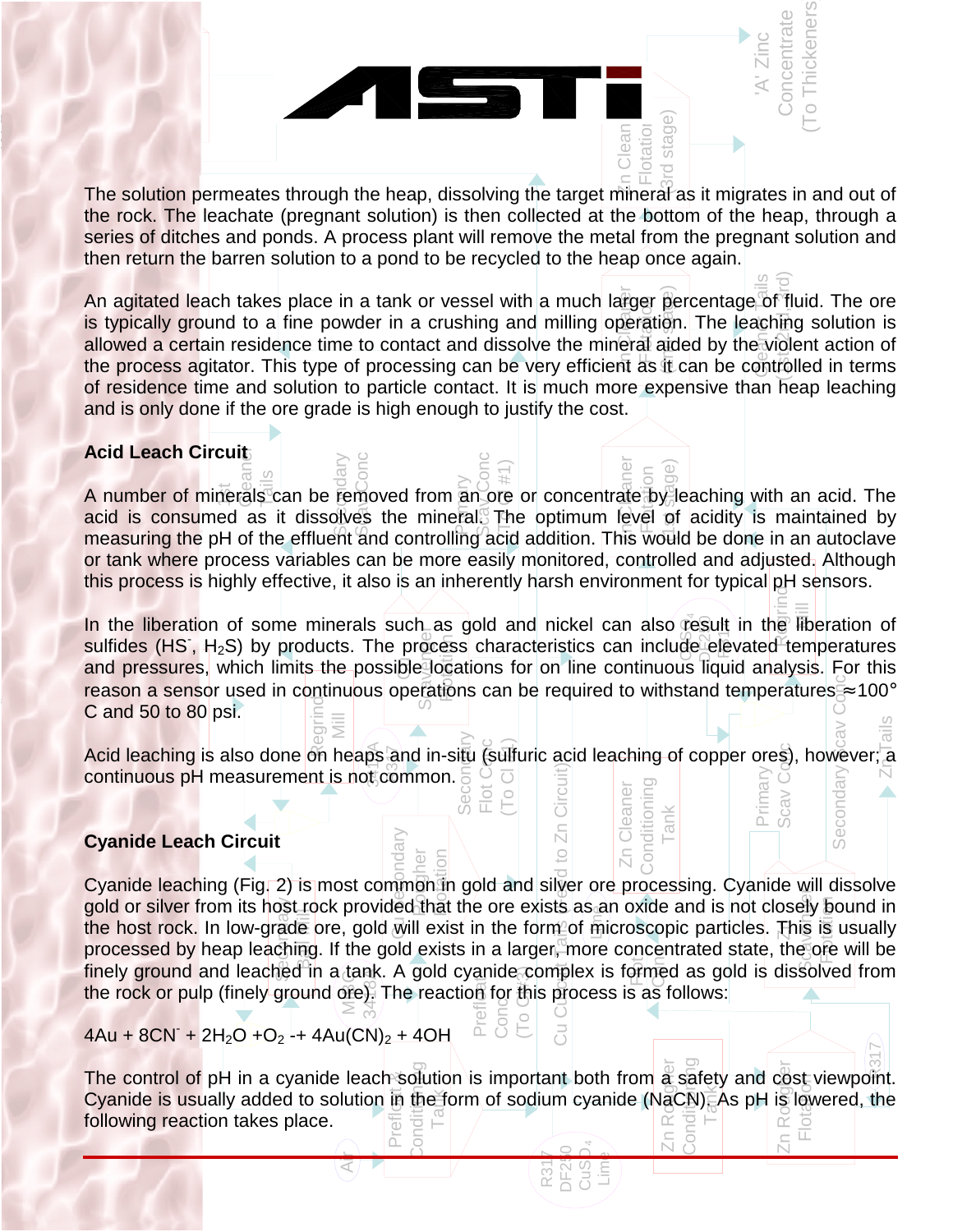#### $NaCN + H<sub>2</sub>O \rightarrow HCN + NaOH$

Copper

Cu<br>Ntl<br>C<br>Clean ati<br>ir<br>ps <sub>ว่า</sub><br>)ทะ<br>bic<br>hic The reaction causes the formation of hydrogen cyanide gas, which is lethal in high concentrations. A more significant concern is the high consumption of cyanide as it is slowly released into the atmosphere and permanently lost. Sodium cyanide is a costly reagent. To control costs and maintain worker safety, most operations will try to keep their  $pH$  in the 11 to 12 pH range which insures the cyanide remains in an ionic form.

Zn Clean **Flotation** (3rd stage)

Zn Clean

'A' Zinc **Concentrate** (To Thickeners)

hickeners oncentrate

**Zn Cleaner** pH range which insures the cyanide remains in an ionic form.<br>Although caustic soda has been used, lime is the most common reagent for pH control. In a heap (2nd stage) Cleaner Tails  $(95 + 2 - 3 + 3)$ leach operation, lime is usually added to the crushed ore on into the barren solution pond. Continuous pH control is neither common nor necessary for heap leach operations. Adjustments are usually made on a batch basis at the barren pond.

ua<br>illi<br>e ry ma<br>ng op<br>mill f In a milling operation, the pH is usually measured in the leach tanks. The pH of the slurry will vary or<br>S<br>S Susually measured in the leady tanks.<br>He adjustments with lime or caustic will be<br>common to inject oxygen into the leady ta<br>wigen is a key component in the reaction Score<br>Conce Scave Conce Zn Cleaner with the mill feed; therefore p $\boxplus$  adjustments with lime or caustic will be made to ensure optimum with the mill feed; therefore pH adjustments with lime or caustic will be made to ensure optimum<br>use of cyanide. It is now also common to inject oxygen into the leach tanks. This helps accelerate the leaching process since oxygen is a key component in the reaction. Usually the first several leach tanks are very large and contain only cyanide solution and pulp. The slurry then flows into ร<br>:ท<br>oc what are known as CIP (carbon in pulp) tanks. Granulated carbon particles are also present in e |<br>an<br>pi these tanks. The carbon captures the dissolved precious metal in solution through a mass transfer process known as adsorption. The carbon is added against the pulp flow so that the fresh carbon is contacted with the lowest concentration of gold bearing solution in the final CIP tank. darister process known as adsorption. The carbon is added against the pup now so that the fiestile<br>carbon is contacted with the lowest concentration of gold bearing solution in the final CIP tank. carbon is contacted with the lowest concentration of gold bearing solution in the final CIP tank.<br>The loaded carbon is removed at the first CIP tank and transferred to the stripping plant (desorption) for further processing. Scavenger Flotat Conc

#### Tank Cyanide Det pt<br>**de**  $\mathbf{R}$ egr $\mathbf{R}$ Mill **Cyanide Detox & Circuit Effluent**

Rod Mill Feed

('A' O- ) 8

 $\frac{3}{8}$ <br>  $\frac{3}{8}$ <br>  $\frac{3}{8}$ <br>  $\frac{3}{8}$ <br>  $\frac{3}{8}$ <br>  $\frac{3}{8}$ <br>  $\frac{3}{8}$ <br>  $\frac{3}{8}$ <br>  $\frac{3}{8}$ <br>  $\frac{3}{8}$ <br>  $\frac{3}{8}$ <br>  $\frac{3}{8}$ <br>  $\frac{3}{8}$ <br>  $\frac{3}{8}$ <br>  $\frac{3}{8}$ <br>  $\frac{3}{8}$ <br>  $\frac{3}{8}$ <br>  $\frac{3}{8}$ <br>  $\frac{3}{8}$ <br>  $\frac{3}{8}$ <br> Secondary Scape Scape  $\frac{3}{2}$ <br>andicator of the synchronous<br>ive measurement  $F$ die Co Scave Co In the cyanide detoxification systems of the gold processing industry, the measurement of trace cyanide levels can be the best indicator of the system efficiency. Through the use of a dual Primary<br>Prima Conditioning<br>Conditioning Zn Cleaner channel pH/(cyanide) Ion selective measurement systems a true and accurate continuous measurement of process cyanide is possible.  $\bigcirc$ ö Tank  $\overline{\bigcirc}$ 

past has been considered acceptable because of the inability or expense of a true measurement.<br>The dual channel system with properly selected Ion Selective sensors designed for measurement<br>in the ppb range offers the opera Secondary ie operator an opportunity to control and treat process effli<br>ngent regulations being imposed. area<br>Cu Secondari Cyanide circuit wash water or system effluent is characterized by trace levels of CN which in the<br>past has been considered acceptable because of the inability or expense of a true measurement.<br>The dual channel system with  $\mathbf{E}$ (Histo IZ enable) gial filter i History<br>C The dual channel system with properly selected Ion Selective sensors designed for measurement<br>in the ppb range offers the operator an opportunity to control and treat process effluent to meet<br>the increasingly more stringe Flotatic**a** in the ppb range offers the operator an opportunity to control and treat process effluent to meet the increasingly more stringent regulations being imposed.

 $\overline{A}$  MIBC Tailings treatment should also considered as a viable candidate for this type of process<br>monitoring and control. Prefl Conc  $\overline{\overline{C}}$ monitoring and control.

Prefloat & Conditioning Tank

Prefloat

⊘

onditioning

R317 DF250 CuSO Lime Zn Rougher Conditioning Tank

F

Conditioning Rougher

Zn Rougher Flotation

 $E_{\text{A}}$ 

Roughe

R317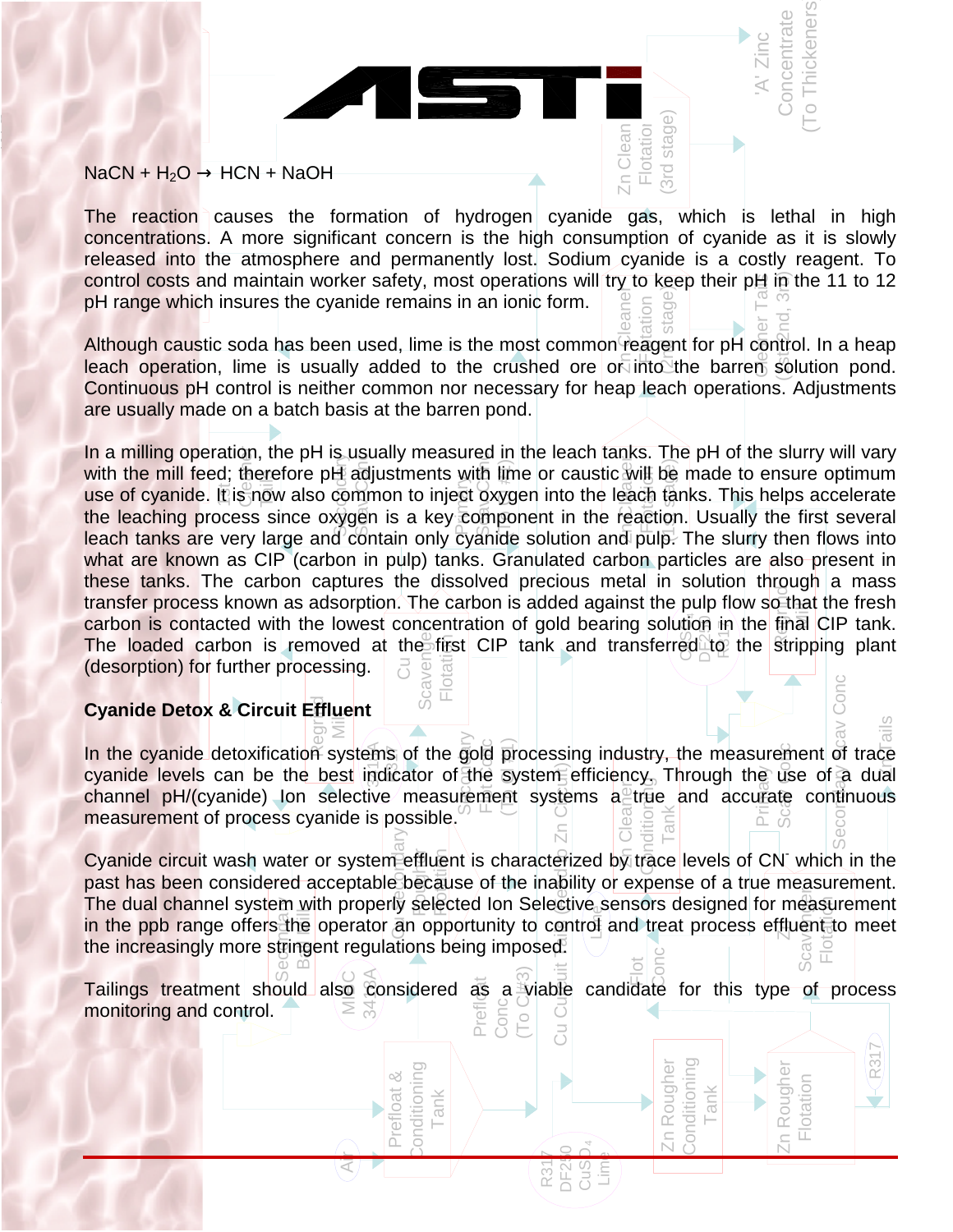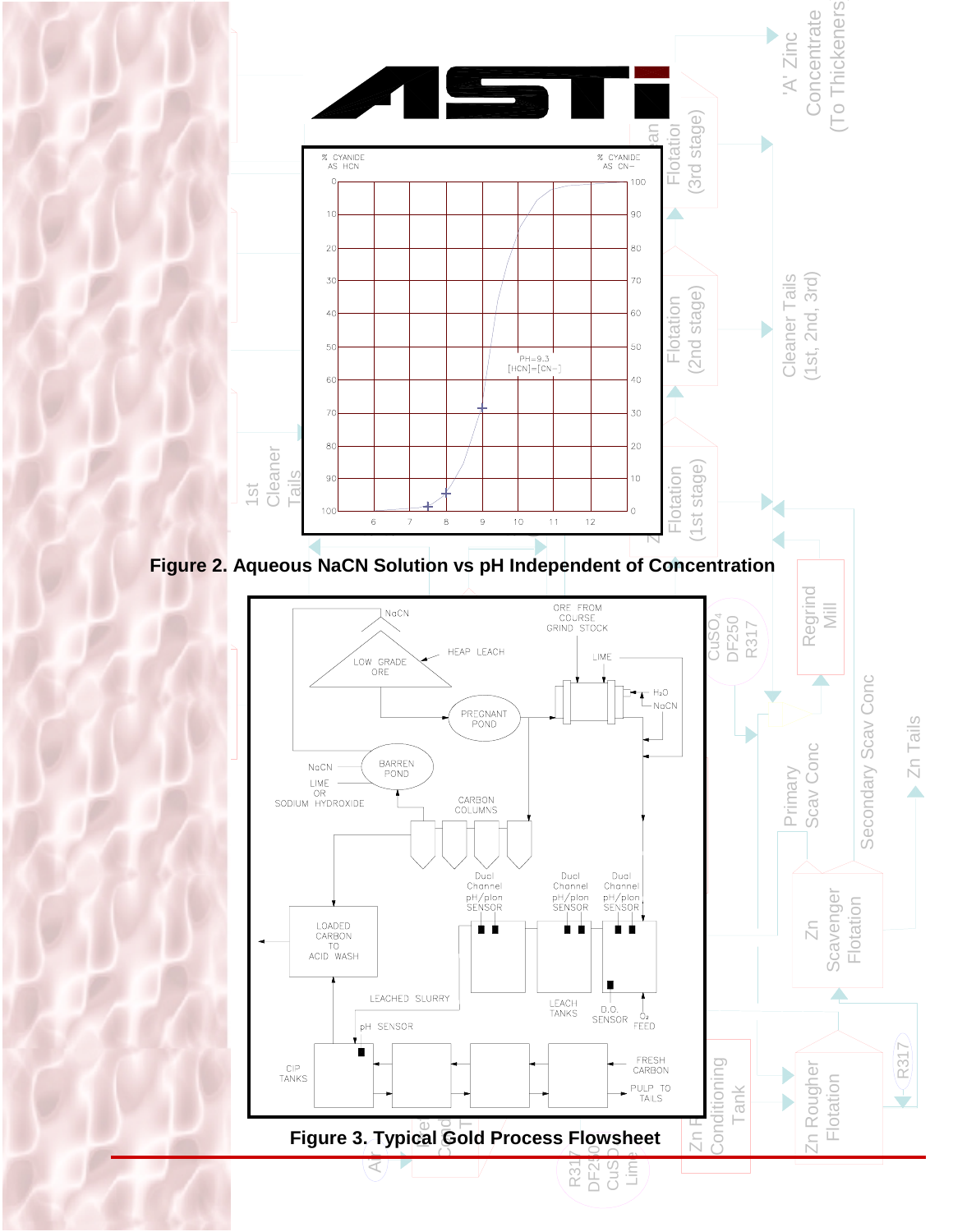

pH varies. To maintain tighter control, sensors may be located in the millstream or further lime addition can take place at a point closer to the leach tanks.

#### ..<br>al<br>ec io<br>I ا<br>ا<br>erv **Application Concerns & Recommendations**

AH<br>CHEC<br>Du Gold recovery through a cyanide complexation process has long been a staple of the gold ore<br>mining industry. There are many serious hazards associated with this process, many of which<br>can be reduced by an accurate aqueous reighe<br>Stage)<br>ISc Cleanar <del>Ta</del>ils  $\begin{matrix} 1 \ 1 \ 1 \end{matrix}$   $\begin{matrix} 0 \ 2 \ 1 \end{matrix}$ Gold recovery through a cyanide complexation process has long been a staple of the gold ore mining industry. There are many serious hazards associated with this process, many of which yield which reduces the dangers not only to the plant workers, but also to the environment at large.

#### **The Problem:**

วท<br>ภ<br>:t ד<br>y<br>he o<br>a <mark>blem</mark><br>bH of Below a pH of approximately 9.5, tree cyanide begins to evolve hydrogen cyanide gas, which is a<br>toxic\_compound. The controEoL pH is there critical\_to\_maintaining a safe\_extraction\_process. Cleaner Since the solution was comprised of a thick slurry ore and was constantly stirred, a build-up of Secondary Begins to evolve hydroge<br>
Sof pH is then critical to maintaining a<br>
dality used in the proces it can be Over SmyCanc S**car** Conc The main just the first of form and pH is required. The first issue was that cyanide solutions quickly attack pH glass and render them inoperable. than just the free or ionized species. Thus a control system capable of determining the total<br>HCN and pH is required. The first issue was that cyanide solutions quickly attack pH glass and zn Polen Below a pH of approximately 9.5, free cyanide begins to evolve hydrogen cyanide gas, which is a Depending upon the water quality used in the proces it can be  $\cong$  very expensive to raise the process pH higher than 10.5 due to the natural buffering action of hard water supplies. This leaves only a small margin for error on the pH process control. In addition, the leaching or extraction capability of an cyanide solution is determined by the total cyanide present, rather render them inoperable.

Since the solution was comprised of a thick slurry ore and was constantly stirred, a build-up of this ore upon the pH and reference element is another cause of short sensor lifetime. The small th<br>ent e so<br>upon<br>of lib 3418A To<br>fa<br>aler<br>R2∏ Secondar**y** Pregrind<br>Regri allowed upon the privation reference element is another cause of short sensing elements. Secondary Scav Conc Zn Tails

ā

#### **The Solution:**

Rod Mill Feed

('A' O- ) 8

<mark>igne</mark><br>Pren<br>פז ב tive sensor is not su<br>fon cyanide sensors<br>nd cleaning of the m st<br>Secondary and maintenance costs associated with breakage.<br>
and maintenance costs associated with breakage.<br>
active sensor is designed specifically for a gold leaching ap reduces the required calibration and cleaning of the membrane. Cu Secondary via a 1" MNPT standpipe will reduce breakage of the body. The ASTI pH sensor specially<br>designed for use in a cyanide solution consisting of a cyanide resistant pH element, and is<br>reference sealed against both ionic and gas Flot Cond (To Cl #1) ことの N<br>Nite<br>N m コー Cup De Go Co Co Circuit)<br>Cup De Go Circuit of Europe zh Cleaner Conditioning i<br>R<br>k Crystalline cyanide ion selective sensor is designed specifically for a gold lead in application.<br>This specially designed ion selective sensor is not susceptible to the membrane erosion and s<br>SH<br>Te<br>Te<br>Sion The Solution:<br>
A dual channel analyzer which capable of computing and outputting  $\frac{5}{6}$  of the state  $\frac{5}{6}$  of the  $\frac{5}{6}$  of the  $\frac{5}{6}$  outputting  $\frac{5}{6}$  4-20 mA signal for the Scav Conc total HCN content and pH value. The use a thick walled 1" Twist Lock body housing mounted via a 1" MNPT standpipe will reduce breakage of the body. The ASTI pH sensor specially designed for use in a cyanide solution consisting of a cyanide resistant pH element, and is also reduces down time and maintenance costs associated with breakage. The polycrystalline cyanide ion selective sensor is designed specifically for a gold leaching application. dissolving from which most common cyanide sensors suffer. The immunity from erosion also

回到下行<br>< Ni / C / C / C / C Zn Rougher Conditioneng Tank Prefloat & Condition<br>
<sub>D</sub>ondition<br>
Bondition Tank Zn Rougler Dual Channel installations have indicated that the process was able to run safer and more efficiently than previously, saving money and reducing employee time involved with the cyanide

R317 DF250 CuSO Lime  $\frac{1}{2}$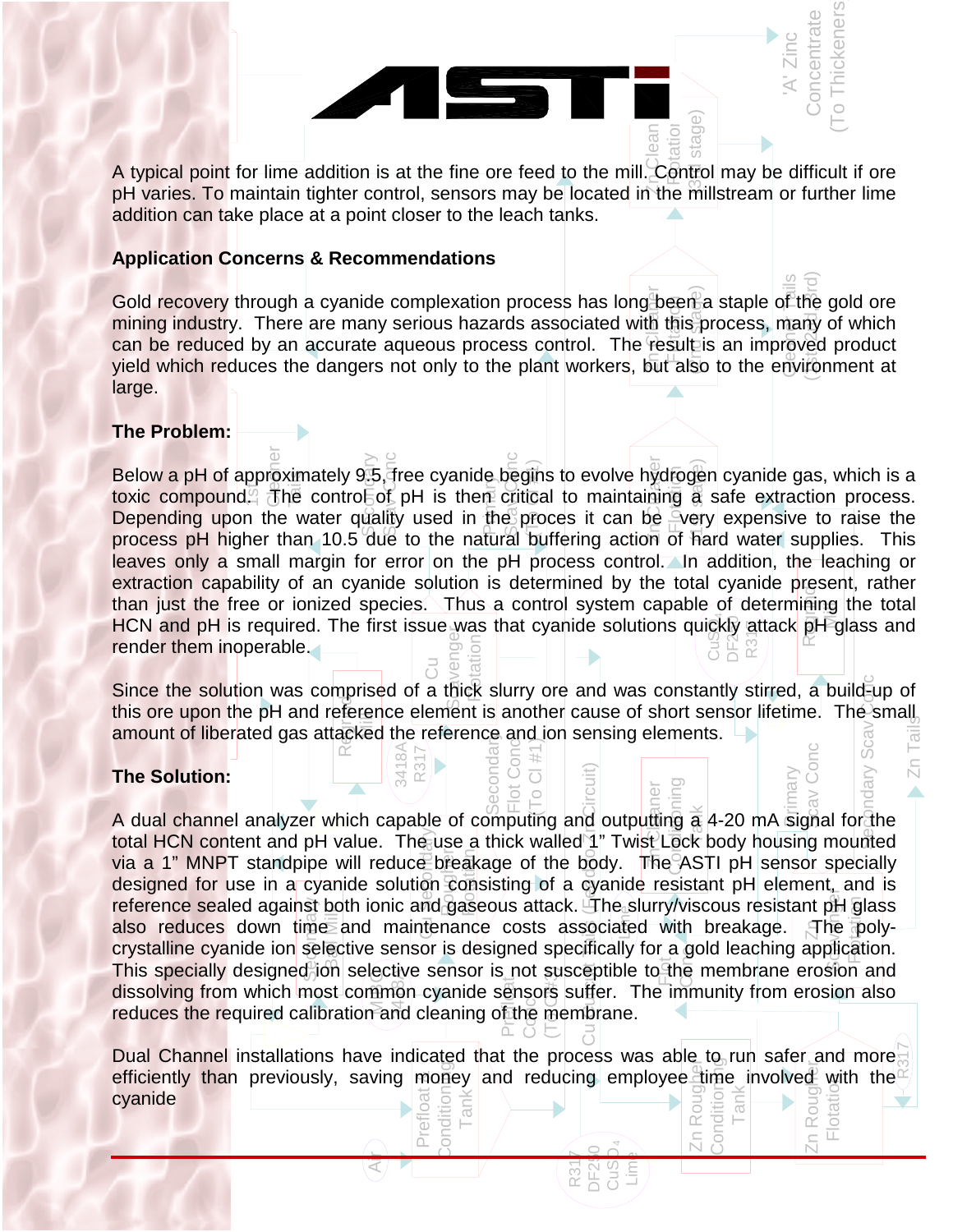.u<br>itr<br>in<br>ng upon titration results after the an initial determination of the sensor span (two-point calibration<br>indicating the slope or efficiency of a given sensor). The use of the remote one-point<br>calibration will further reduce cos na<br>n<br>wi<br>d d z **PCB**an process control system. The use of custom formulated calibrations solution will improve<br>accuracy and solve the problem of incongruities between laboratory titrations and process process control system. The use of custom formulated calibrations solution will improve measurements. Once the accuracy of the system and consistency between process and laboratory measurement is established, remote one-point calibrations are employed based upon titration results after the an initial determination of the sensor span (two-point calibration indicating the slope or efficiency of a given sensor). The use of the remote one-point cleaning and calibration on-site.

atı<br>:fe<br>... re or<br>ence<br>ility n **Zh Cleaner** Cleaning and calibration on-site.<br>Much the same as flotation there inherent problems with the general pH measurements in gold (Pin**王**stage) Cleaner Tails 15th, 3rd<br>18th<br>18th processing mills. The measurement is in an abrasive slurry, which can result in damage to the glass electrode. Again, the use of lime can cause scaling problems. Another problem is the very nature of the fluid. Cyanide is a strong oxidizer, which makes this a very reactive solution. The reference electrolyte and reference element are subject to chemical contamination and lose stability much more rapidly than in a more neutral solution.

g<br>/ i Flot<br>Fis ch mor<br>ສັກ<u>y</u>ຶ່ງໜີ້  $\frac{1}{8}$  Flotation and Flotation solution.<br>
Focessing slurry should be mounted solution<br>
The scale and material buildup. He<br>
Shrasion to the Sensor class and body Scav Conc San Lone za Elemen The sensor in any mineral processing slurry should be mounted so that there is sufficient velocity past the sensor to minimize lime scale and material buildup. However, a compromise should be attempted so that abrasion to the sensor glass and body are reduced. A good mounting location would be an overflow weir or a transfer point in the leach or CIP tanks. Typically it is high rather than low flows which can be an issue.

 $\overline{a}$ or<br>th<br>**ri**a under the best of circumstances.<br>
Racterial Oxidation ısuret<br><sub>≊</sub><br>ver m  $\frac{2}{3}$ <br> $\frac{5}{3}$ <br> $\frac{5}{3}$ <br> $\frac{1}{3}$ <br> $\frac{1}{3}$ <br> $\frac{1}{3}$ <br> $\frac{1}{3}$ <br> $\frac{1}{3}$ The dissolved oxygen measurement can also be difficult due to the abrasive effect on the<br>membrane. A double layer of membranes helps to combat this effect and extend sensor life. It 4 Regrind The dissolved oxygen measurement can also be difficult due to the abrasive effect on the is important to note that the measurement of D.O. in any slurry application is difficult even

#### **Bacterial Oxidation**

Regrind Mill

Rod Mill Feed

('A' O- ) 8

conv<br>face<br>cess Secon**ag***y* Fory sulfitic gold ores and ores of other metals, such as  $\cos \theta$ Cu Secondary<br>Cu Secondary<br>Cu Secondary got<br>Bioto<br>Anc  $\begin{array}{c}\n\geq 0 \\
\text{Im}\; \mathbb{S} \\
\text{Im}\; \mathbb{S}\n\end{array}$ Fronc Cuit Tails (Feed to Zh Circuit) \_<br>ak<br>อิก Society<br>Dip<br>Condition applications of bacterial oxidation is for the liberation of refractory gold where the gold is<br>encapsulated in pyrite. By working on the pyrite crystals the bacteria gradually causes it to surface oxide reserves are depleted. Increasing use will be made of biological help in<br>processing deeper refractory sulfitic gold ores and ores of other metals, such as copper and<br>nickel. Flotation eri<br>Primar<br>C ⊂ap<br>Deb<br>55 Suo Ages Meater Stave Bacterial Oxidation<br>Bacterial oxidation is used to recover metals from sulfitic ore deposits. The bacteria catalyzes the oxidation of some elements allowing for the mineral to break down. One of the principal encapsulated in pyrite. By working on the pyrite crystal, the bacteria gradually causes it to break down and open up, liberating the gold. The gold-bearing ore is then processed through a conventional cyanidation process. Biological oxidation is becoming more prevalent as processing deeper refractory sulfitic gold ores and ores of other metals, such as copper and nickel.

Rod Mill Chid耳① ra sls t∈ There are several different methods for carrying out bacterial oxidation on a commercial scale.<br>The most common are agitated tank reactors, and heap leaching. There are typical bacterium,<br>which thrive in the pH range 1.0 The most common are agitated tank reactors, and heap leaching. There are typical bacterium,<br>which thrive in the pH range 1.0 to 6.0 with optimum pH for growth being between 2.0 and 2.5. enti\_) chircer<br>centicersty Zn Rougler Condition**g** Tank Prefloat & Conditioning major control variables are pH, temperature, and dissolved oxygen.<br>  $\frac{1}{\sqrt{6}} \equiv \frac{1}{\sqrt{6}}$ Zn Rougher It survives in the temperature range of two to 40 degrees centigrade, doing best at 28 to 35<sup>th</sup><br>degrees centigrade. Survival also depends on an adequate supply of exvgen. As expected which thrive in the pH range 1.0 to 6.0 with optimum pH for growth being between 2.0 and 2.5. degrees centigrade. Survival also depends on an adequate supply of oxygen. As expected,

R317 DF250 CuSO Lime Flot

'A' Zinc **Concentrate** (To Thickeners)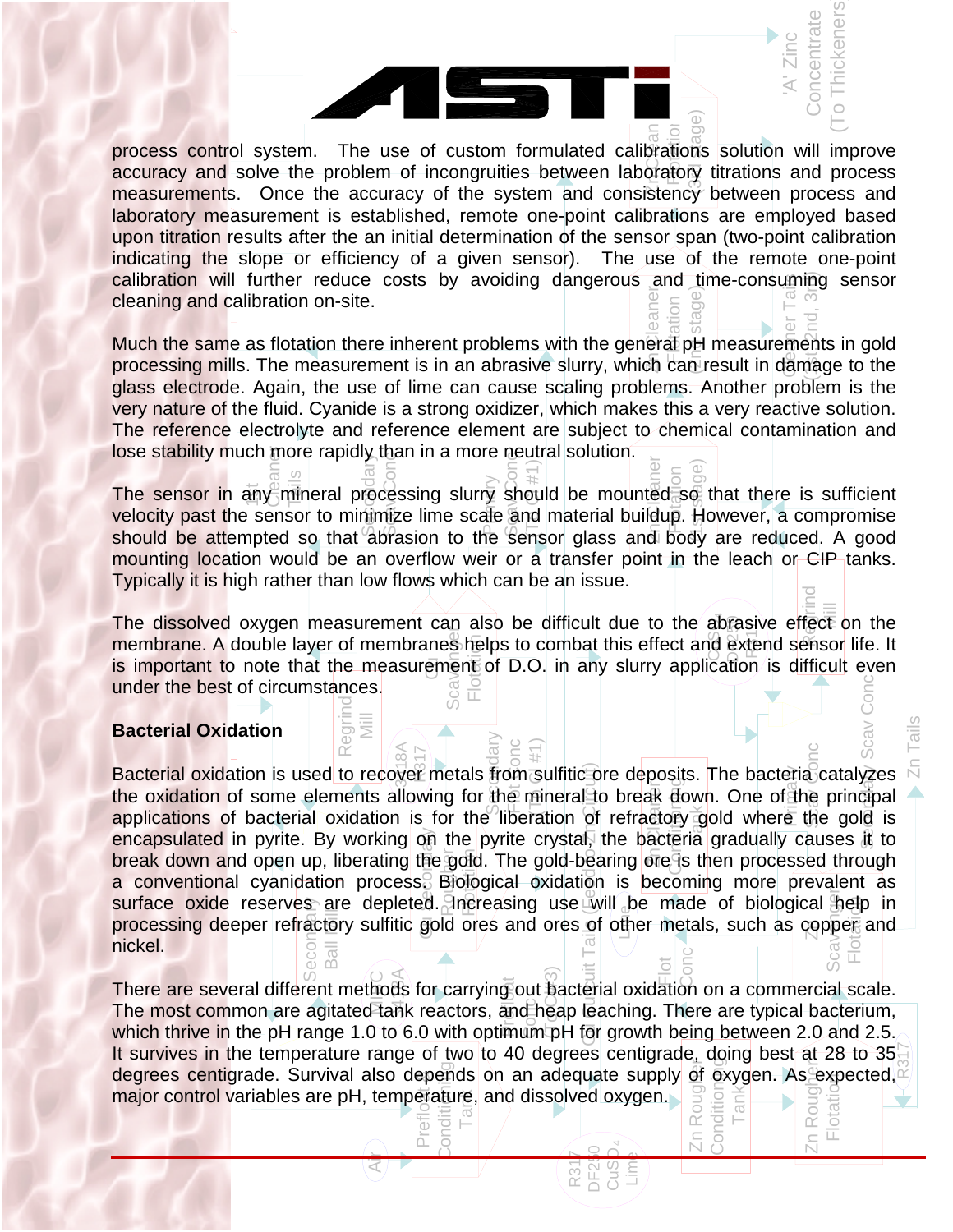

**ZECLean** ្ត<br>ក្នុង ចិន<br>ក្នុង<br>ក្នុង<br>ក្នុង In an agitated reactor, pH and dissolved oxygen are monitored and carefully controlled. Sulfuric acid or milk of lime are added to maintain the slurry pH at optimum levels. This measurement would be very similar to that in a leach tank so the same recommendations for sensor selection and care should be followed. The success of any analytical measurement in the Bio-Oxidation process can be directly attributed to the stability of the calibration through regular maintenance.

Flotation

ď ag

aner

Zinc **Concentrate** (To Thickeners)

nickeners oncentrate

 $\circ$ 

3rd)  $\ddot{\bar{\vec{\sigma}}}$ 

# $\frac{dS}{dS}$ process can be directly attribu<br><mark>Solvent Extraction</mark>  $\frac{1}{2}$

Copper

Rod Mill Feed

('A' O- ) 8

electrolyte (copper rich solution) flows to electrowinning where high purity cathode copercity deposited by electrolysis. The spent electrolyte is returned back to the SX stripping section. le<br>by  $S$ <br>in  $C$ ty<br>Ext process typically consists of three closed stages (Fig. 4). In the first stage, copper-bearing<br>pregnant leach solution is contacted with a synthetic organic solution. This solution consists of an<br>organic extractant and ker copper. The barren leach solution (raffinate) is pumped to the raffinate pond to be used to leach<br>more copper, while the loaded organic solution flows to the stripping stage. In the stripping stage,<br>highly-acidic spent ele progrim is between the contactor will be contacted with a symmology organic solution. This solution conclusion or<br>copper. The barren leach solution (raffinate) is pumped to the raffinate pond to be used to leach<br>more coppe organic extractant and kerosene. The organic solution chemistry is designed to selectively extract<br>copper. The barren leach solution (raffinate) is pumped to the raffinate pond to be used to leach<br>more copper, while the lo ිරි<br>Scav Conc<br>ශ්ර So Co<br>中和地 Panera<br>N<br>N z<br>Zaner (2nd stage) Cleaner Tails  $H \equiv 2$ nd, 3rd) The most common solvent extraction for metals is for the recovery of copper, however it is becoming more prevalent in the recover of laterite nickel as well as uranium. This process is preceded by a leaching step and followed by electrowinning. Copper leaching is typically done with sulfuric acid or sometimes with ammonia. The solvent-extraction electrowinning (SX/EW) pregnant leach solution is contacted with a synthetic organic solution. This solution consists of an more copper, while the loaded organic solution flows to the stripping stage. In the stripping stage, flows to electrowinning while the stripped organic returns to the extraction section. The rich electrolyte (copper rich solution) flows to electrowinning where high purity cathode copper is